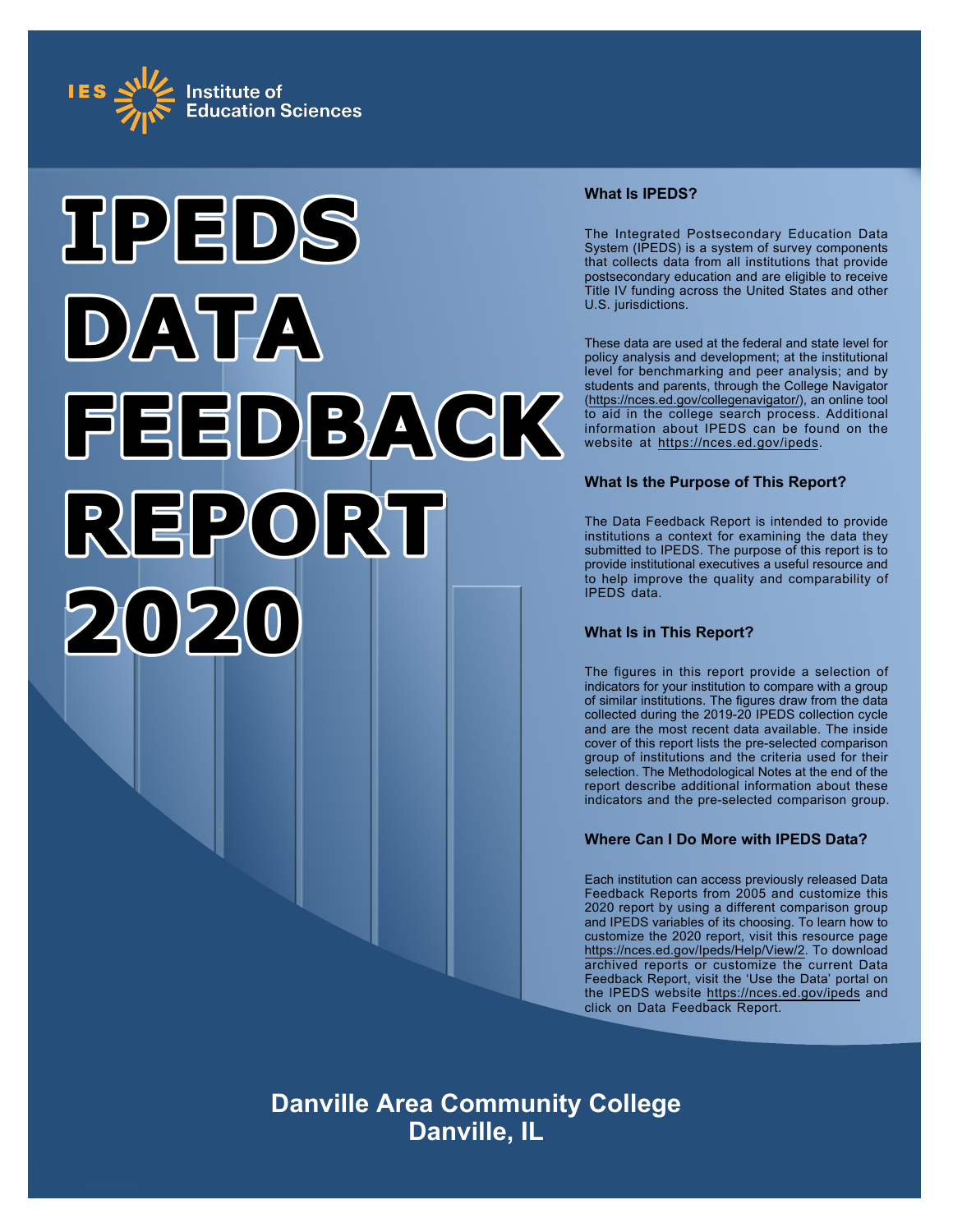# **COMPARISON GROUP**

Comparison group data are included to provide a context for interpreting your institution's indicators. If your institution did not define a custom comparison group for this report by July 13, 2020 NCES selected a comparison group for you. (In this case, the characteristics used to define the comparison group appears below.) The customized Data Feedback Report function available at<https://nces.ed.gov/ipeds/use-the-data/> can be used to reproduce the figures in this report using different peer groups.

The custom comparison group chosen by Danville Area Community College includes the following 10 institutions:

Carl Sandburg College (Galesburg, IL)

- Highland Community College (Freeport, IL)
- John Wood Community College (Quincy, IL)
- Kaskaskia College (Centralia, IL) Kishwaukee College (Malta, IL)
- Rend Lake College (Ina, IL)
- Sauk Valley Community College (Dixon, IL)
- Shawnee Community College (Ullin, IL)
- Southeastern Illinois College (Harrisburg, IL)
- Spoon River College (Canton, IL)

### **The figures in this report have been organized and ordered into the following topic areas:**

| <b>Topic Area</b>                                    | <b>Figures</b>                       | Pages         |
|------------------------------------------------------|--------------------------------------|---------------|
| 1) Admissions (only for non-open-admissions schools) | [No charts applicable]               |               |
| 2) Student Enrollment                                | 1. $2$ and $3$                       | 3             |
| 3) Awards                                            | 4                                    | 4             |
| 4) Charges and Net Price                             | 5 and 6                              | 4             |
| 5) Student Financial Aid                             | $7$ and $8$                          | 4 and 5       |
| 6) Military Benefits*                                | [No charts applicable]               |               |
| 7) Retention and Graduation Rates                    | 9, 10, 11, 12, 13, 14, 15, 16 and 17 | 5, 6, 7 and 8 |
| 8) Finance                                           | 18 and 19                            | 9             |
| 9) Staff                                             | 20 and 21                            | 9             |
| 10) Libraries*                                       | 22 and 23                            | 10            |

\*These figures only appear in customized Data Feedback Reports (DFRs), which are available through Use the Data portal on the IPEDS website.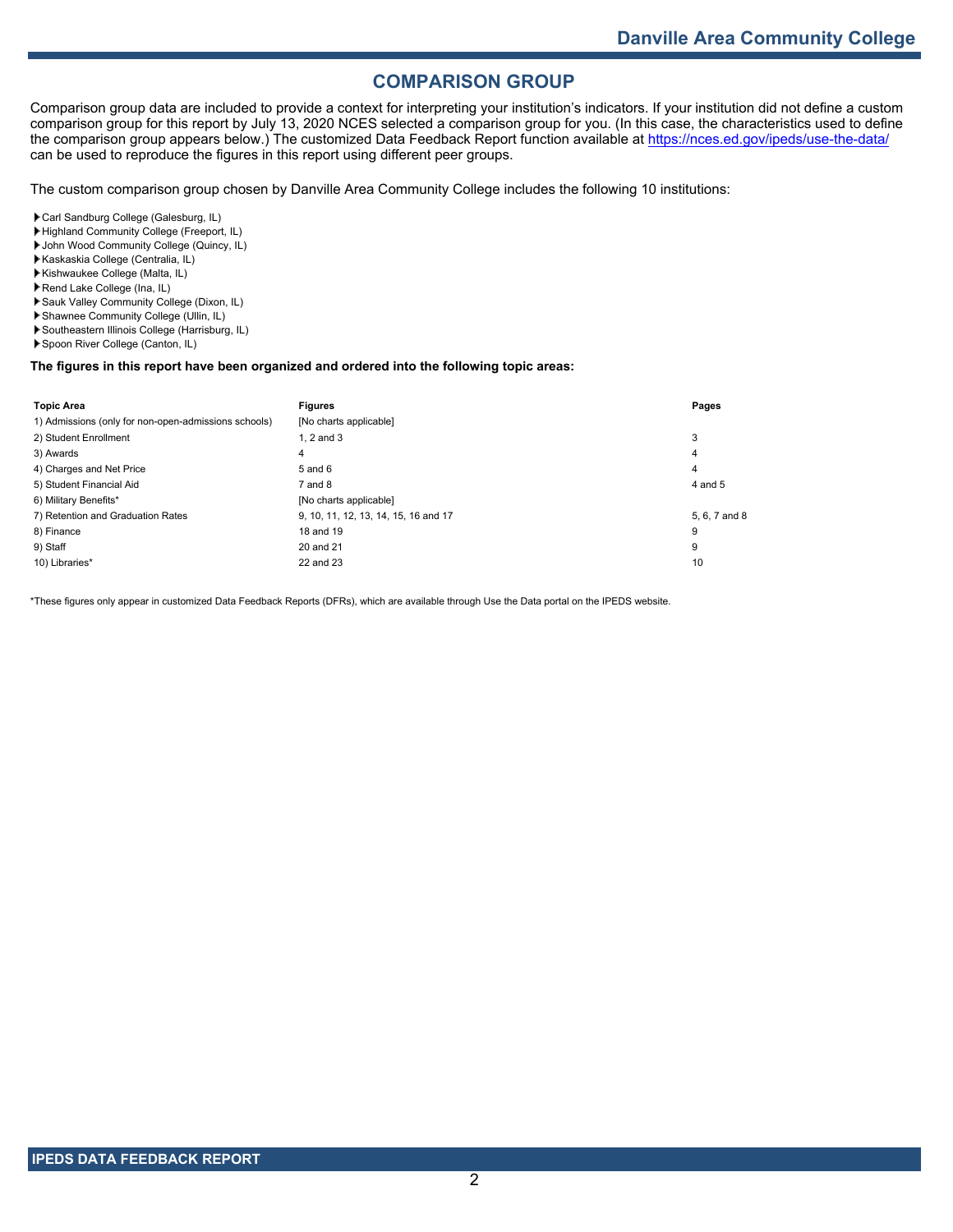



NOTE: For more information about disaggregation of data by race and ethnicity, see the Methodological Notes. Median values for the comparison group will not add to 100%. See 'Use of Median Values for Comparison Group' for how median values are determined. N is the number of institutions in the comparison group. SOURCE: U.S. Department of Education, National Center for Education Statistics, Integrated Postsecondary Education Data System (IPEDS): Spring 2020, Fall Enrollment component.

#### **Figure 2. Unduplicated 12-month headcount (2018-19), total FTE enrollment (2018-19), and full- and part-time fall enrollment (Fall 2019)**

## **Figure 3. Percent of students enrolled in distance education courses, by amount of distance education: Fall 2019**



NOTE: For details on calculating full-time equivalent (FTE) enrollment, see Calculating FTE in the Methodological Notes. N is the number of institutions in the comparison group. SOURCE: U.S. Department of Education, National Center for Education Statistics, Integrated Postsecondary Education Data System (IPEDS): Fall 2019, 12-month Enrollment component and Spring 2020, Fall Enrollment component.



NOTE: N is the number of institutions in the comparison group.

SOURCE: U.S. Department of Education, National Center for Education Statistics, Integrated Postsecondary Education Data System (IPEDS): Spring 2020, Fall Enrollment component.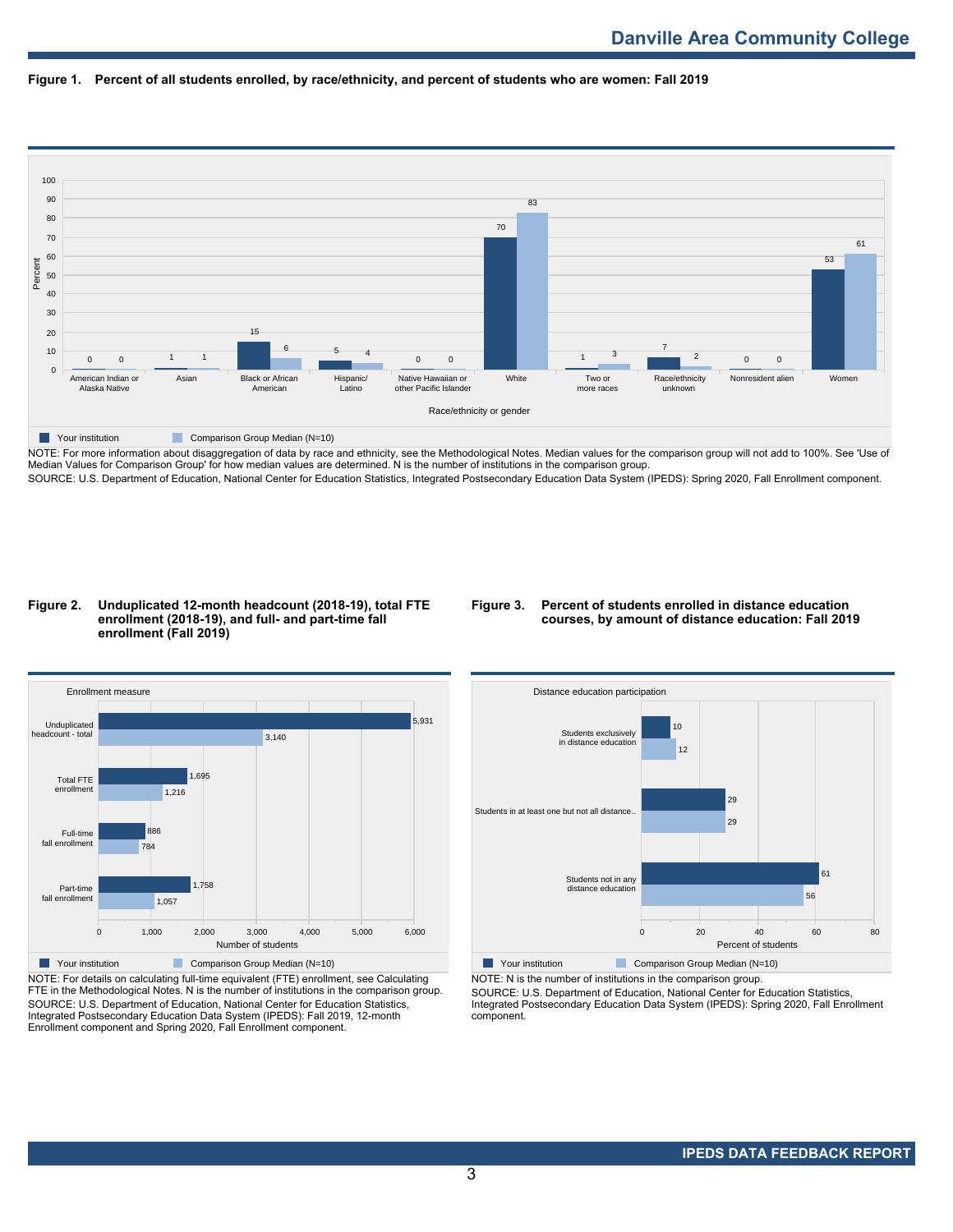**Figure 4. Number of subbaccalaureate degrees and certificates awarded, by level: 2018-19**



SOURCE: U.S. Department of Education, National Center for Education Statistics, Integrated Postsecondary Education Data System (IPEDS): Fall 2019, Completions component.

#### **Figure 5. Tuition and required fees for full-time, first-time degree/certificate-seeking undergraduates: Academic years 2016-17 to 2019-20**



NOTE: The tuition and required fees shown here are the lowest reported from the categories of in-district, in-state, and out-of-state. N is the number of institutions in the comparison group.

SOURCE: U.S. Department of Education, National Center for Education Statistics, Integrated Postsecondary Education Data System (IPEDS): Fall 2019, Institutional Characteristics component.

#### **Figure 6. Average net price of attendance for full-time, first-time degree/certificate-seeking undergraduate students, who were awarded grant or scholarship aid: 2016-17 to 2018- 19**



NOTE: Average net price is for full-time, first-time degree/certificate-seeking undergraduate students and is generated by subtracting the average amount of federal, state/local government, and institutional grant and scholarship awarded aid from the total cost of attendance. Total cost of attendance is the sum of published tuition and required fees, books and supplies, and the average room and board and other expenses. For details, see the Methodological Notes. N is the number of institutions in the comparison group.

SOURCE: U.S. Department of Education, National Center for Education Statistics, Integrated Postsecondary Education Data System (IPEDS): Fall 2019, Institutional Characteristics component and Winter 2019-20, Student Financial Aid component.

#### **Figure 7. Percent of full-time, first-time degree/certificate-seeking undergraduate students who were awarded grant or scholarship aid, or loans, by type of aid: 2018-19**



NOTE: Any grant aid above includes grant or scholarship aid awarded from the federal government, state/local government, or the institution. Federal grants includes Pell grants and other federal grants. Any loans includes federal loans and other loans awarded to students. For details on how students are counted for financial aid reporting, see Cohort Determination in the Methodological Notes. N is the number of institutions in the comparison group.

SOURCE: U.S. Department of Education, National Center for Education Statistics, Integrated Postsecondary Education Data System (IPEDS): Winter 2019-20, Student Financial Aid component.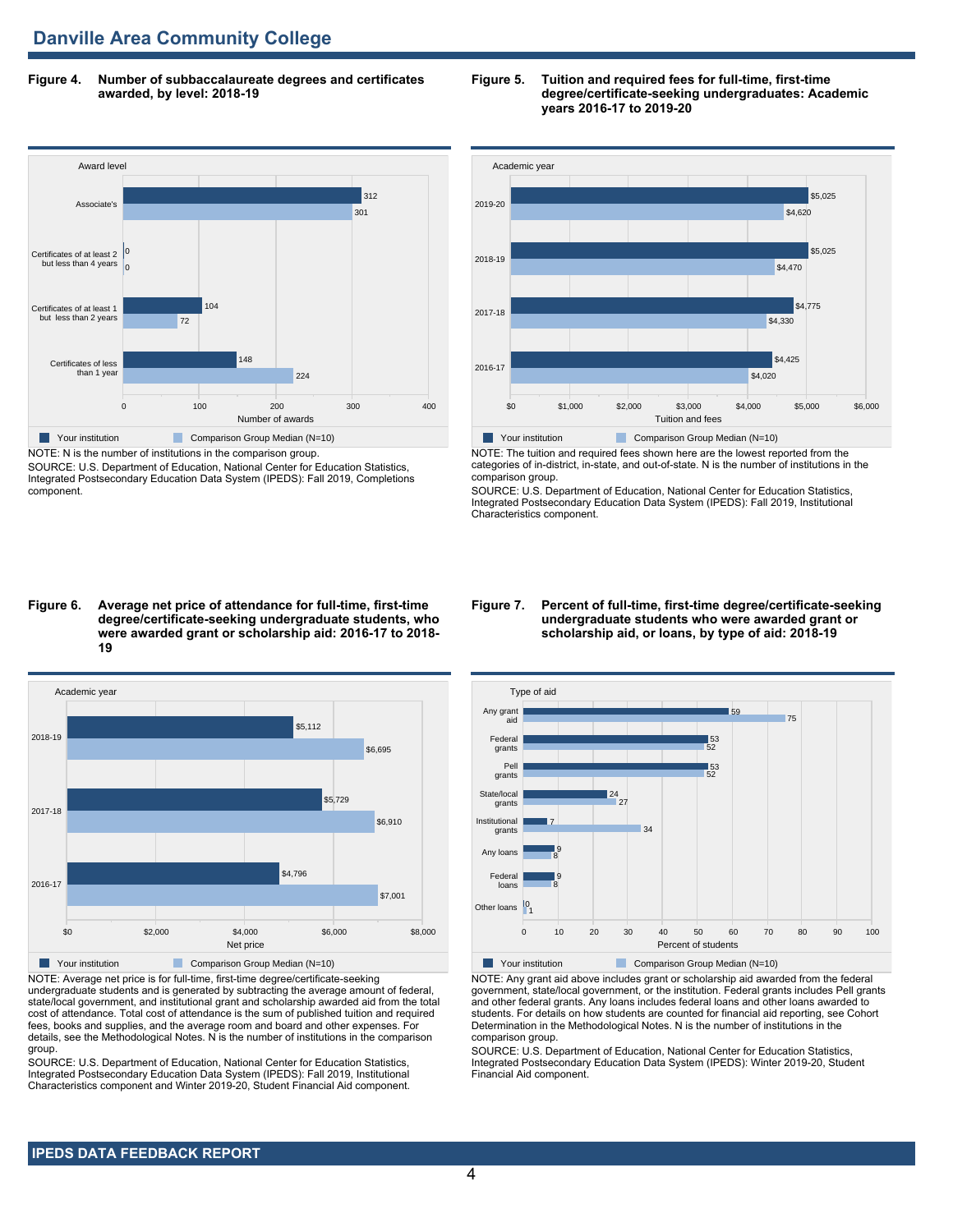**Figure 8. Average amounts of awarded grant or scholarship aid, or loans awarded to full-time, first-time degree/certificateseeking undergraduate students, by type of aid: 2018-19**

**Figure 9. Retention rates of first-time degree/certificate seeking students, attendance status: Fall 2018 cohort**



NOTE: Any grant aid above includes grant or scholarship aid awarded from the federal government, state/local government, or the institution. Federal grants includes Pell grants and other federal grants. Any loans includes federal loans and other loans awarded to students. Average amounts of aid were calculated by dividing the total aid awarded by the total number of recipients in each institution. N is the number of institutions in the comparison group.

SOURCE: U.S. Department of Education, National Center for Education Statistics, Integrated Postsecondary Education Data System (IPEDS): Winter 2019-20, Student Financial Aid component.

#### **Figure 10. Graduation and transfer-out rates of full-time, first-time degree/certificate-seeking undergraduates within 150% of normal time to program completion: 2016 cohort**



NOTE: Graduation rate cohort includes all full-time, first-time degree/certificate-seeking undergraduate students. Graduation and transfer-out rates are the Student Right-to-Know rates. Only institutions with mission to prepare students to transfer are required to report transfer out. For more details, see the Methodological Notes. N is the number of institutions in the comparison group.

SOURCE: U.S. Department of Education, National Center for Education Statistics, Integrated Postsecondary Education Data System (IPEDS): Winter 2019-20, Graduation Rates component.



NOTE: Retention rates are measured from the fall of first enrollment to the following fall. Academic reporting institutions report retention data for the Fall 2018 cohort of students who are still enrolled as of the institution's official fall reporting date or as of October 15, 2019. Program reporters determine the cohort with enrollment any time between August 1 - October 31, 2018 and retention based on August 1, 2019.

SOURCE: U.S. Department of Education, National Center for Education Statistics, Integrated Postsecondary Education Data System (IPEDS): Spring 2020, Fall Enrollment component.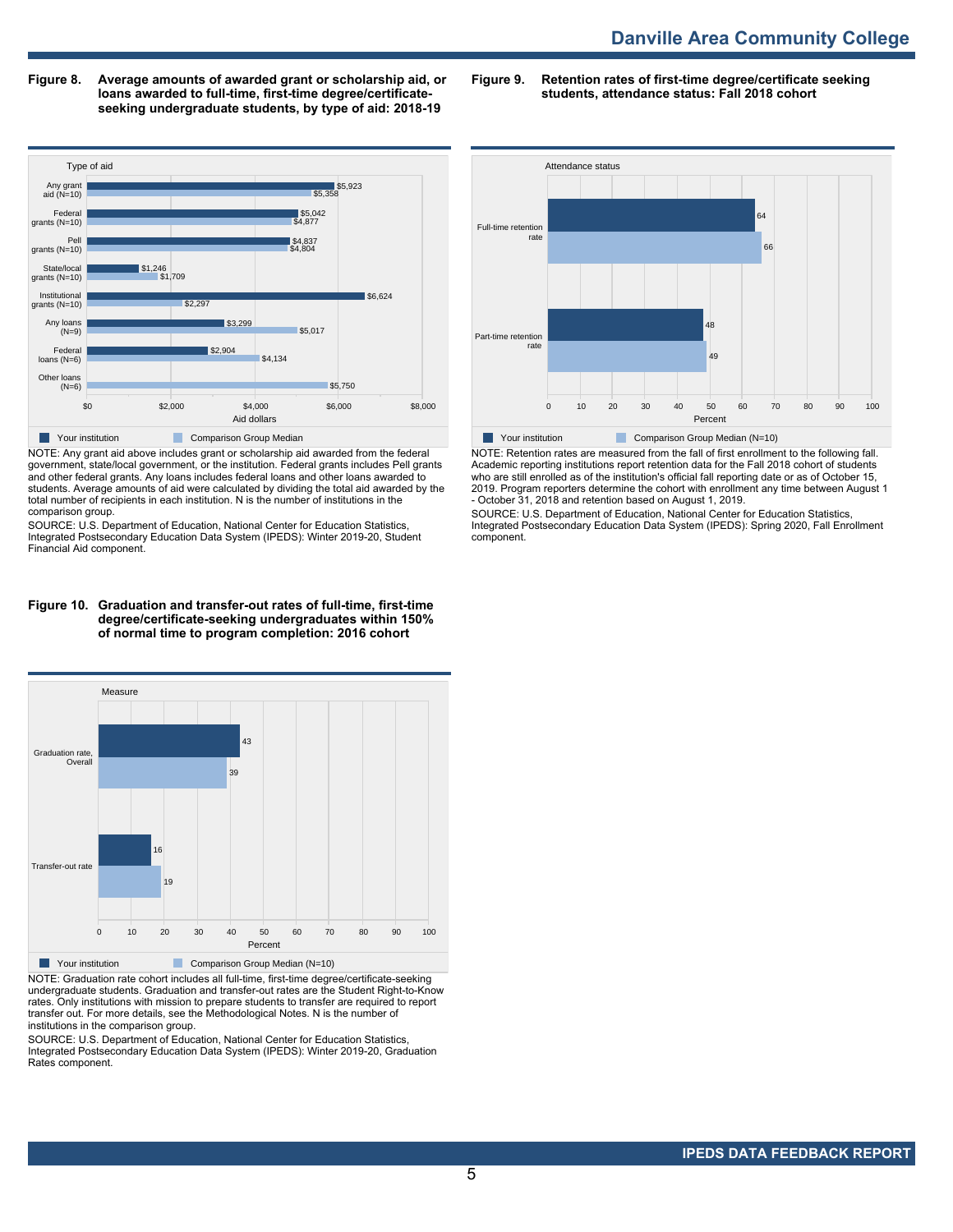**Figure 11. Graduation rates of full-time, first-time degree/certificate-seeking undergraduates within 150% of normal time to program completion, by race/ethnicity: 2016 cohort**



NOTE: For more information about disaggregation of data by race and ethnicity, see the Methodological Notes. The graduation rates are the Student Right-to-Know (SRK) rates. Median values for the comparison group will not add to 100%. N is the number of institutions in the comparison group. Medians are not reported for comparison groups with less than three values.

SOURCE: U.S. Department of Education, National Center for Education Statistics, Integrated Postsecondary Education Data System (IPEDS): Winter 2019-20, Graduation Rates component.

#### **Figure 12. Graduation rates of full-time, first-time degree/certificateseeking undergraduates within 150% of normal time to program completion, by type of aid: 2016 cohort**

#### **Figure 13. Graduation rates of full-time, first-time degree/certificateseeking undergraduates within normal time, and 150% and 200% of normal time to completion: 2015 cohort**



NOTE: Graduation rate cohort includes all full-time, first-time degree/certificate-seeking undergraduate students. Data were collected on those students, who at entry of the cohort, were awarded a Pell Grant and students who were awarded a Subsidized Stafford loan, but did not receive a Pell Grant. Graduation rates are the Student Right-to-Know rates. For more details, see the Methodological Notes. N is the number of institutions in the comparison group.

SOURCE: U.S. Department of Education, National Center for Education Statistics, Integrated Postsecondary Education Data System (IPEDS): Winter 2019-20, Graduation Rates component.



NOTE: The 150% graduation rate is the Student Right-to-Know (SRK) rates; the Normal time and 200% rates are calculated using the same methodology. For details, see the Methodological Notes. N is the number of institutions in the comparison group. SOURCE: U.S. Department of Education, National Center for Education Statistics, Integrated Postsecondary Education Data System (IPEDS): Winter 2019-20, 200% Graduation Rates component.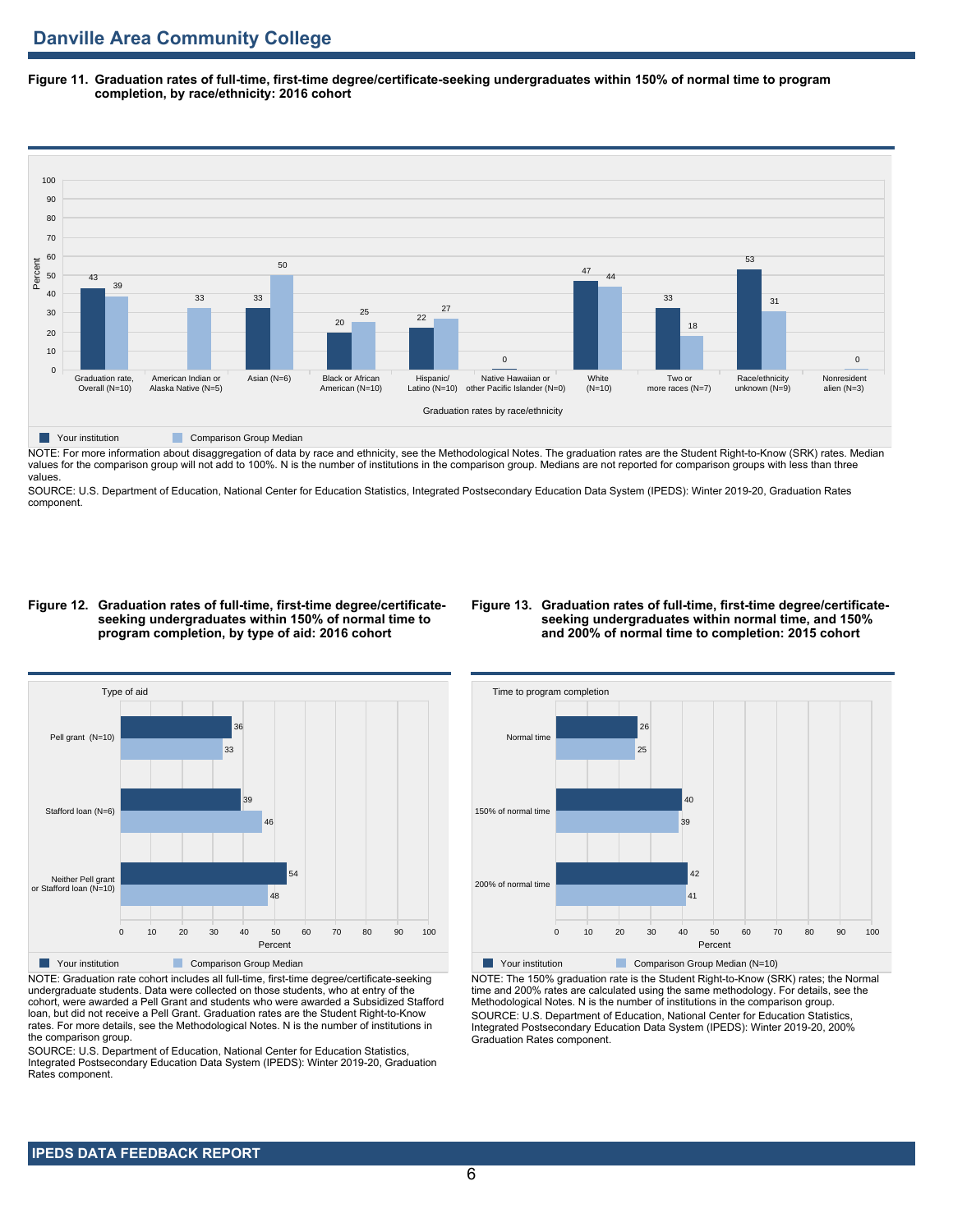# **Danville Area Community College**

#### **Figure 14. Award and enrollment rates of first-time, full-time, degree/certificate-seeking undergraduates after 8 years of entry, by Pell status: 2011-12 cohort**



NOTE: Award measures are based on the highest award received after 8 years of entry and enrollment measures are based on students who did not receive an award after 8 years of entry. Student cohorts (i.e., First-time, full-time; First-time, part-time; Non-first-time, full-time; and Non-first-time, part-time) are degree/certificate-seeking undergraduate students who entered the institution between July 1, 2011-June 30, 2012. Pell recipients are students with demonstrated financial need. For more details, see the Methodological Notes. N is the number of institutions in the comparison group. Medians are not reported for comparison groups with less than three values.

SOURCE: U.S. Department of Education, National Center for Education Statistics, Integrated Postsecondary Education Data System (IPEDS): Winter 2019-20, Outcome Measures component.

#### **Figure 15. Award and enrollment rates of first-time, part-time, degree/certificate-seeking undergraduates after 8 years of entry, by Pell status: 2011-12 cohort**



NOTE: Award measures are based on the highest award received after 8 years of entry and enrollment measures are based on students who did not receive an award after 8 years of entry. Student cohorts (i.e., First-time, full-time; First-time, part-time; Non-first-time, full-time; and Non-first-time, part-time) are degree/certificate-seeking undergraduate students who entered the institution between July 1, 2011-June 30, 2012. Pell recipients are students with demonstrated financial need. For more details, see the Methodological Notes. N is the number of institutions in the comparison group. Medians are not reported for comparison groups with less than three values. SOURCE: U.S. Department of Education, National Center for Education Statistics, Integrated Postsecondary Education Data System (IPEDS): Winter 2019-20, Outcome Measures component.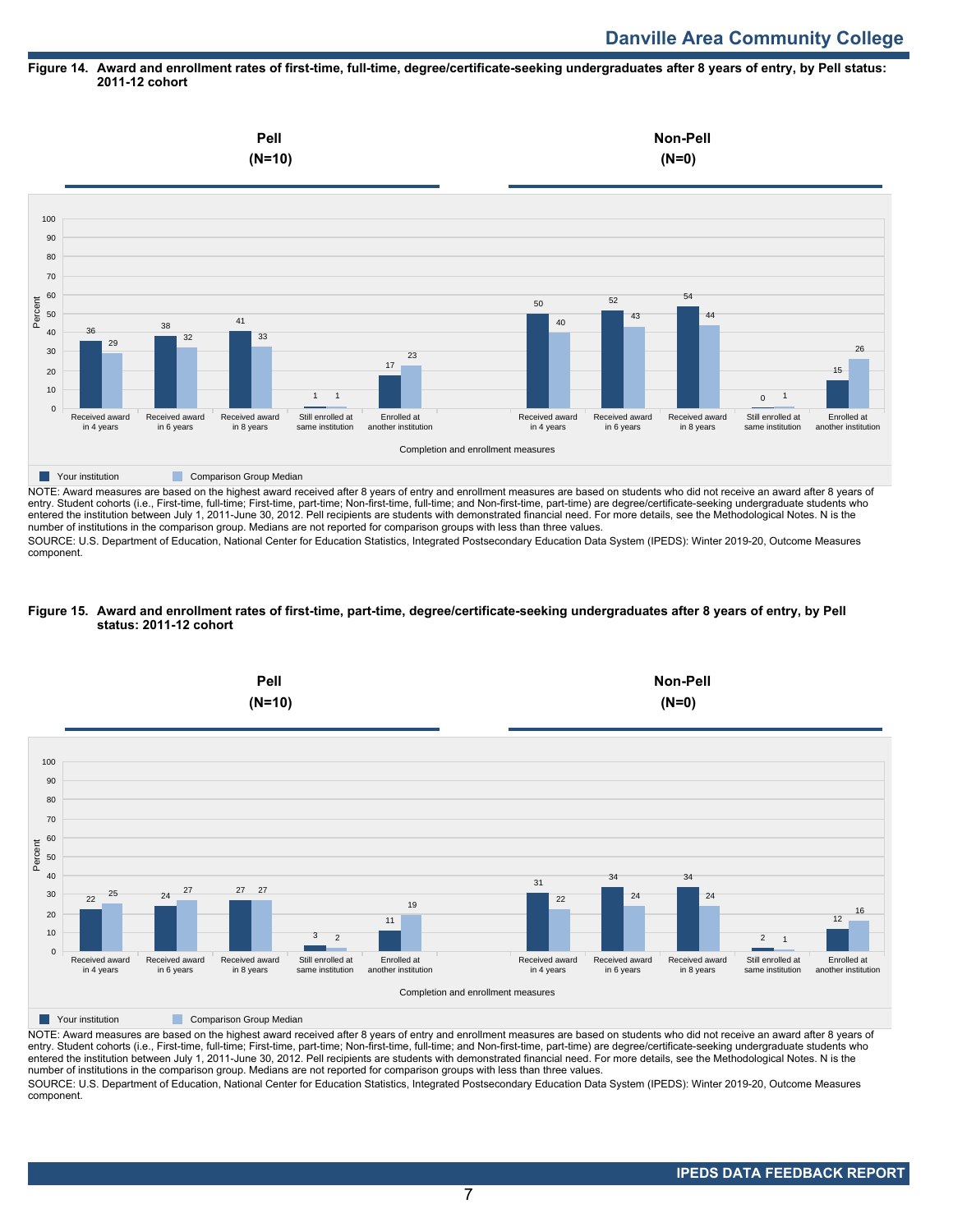# **Danville Area Community College**

#### **Figure 16. Award and enrollment rates of non-first-time, full-time, degree/certificate-seeking undergraduates after 8 years of entry, by Pell status: 2011-12 cohort**



NOTE: Award measures are based on the highest award received after 8 years of entry and enrollment measures are based on students who did not receive an award after 8 years of entry. Student cohorts (i.e., First-time, full-time; First-time, part-time; Non-first-time, full-time; and Non-first-time, part-time) are degree/certificate-seeking undergraduate students who entered the institution between July 1, 2011-June 30, 2012. Pell recipients are students with demonstrated financial need. For more details, see the Methodological Notes. N is the number of institutions in the comparison group. Medians are not reported for comparison groups with less than three values.

SOURCE: U.S. Department of Education, National Center for Education Statistics, Integrated Postsecondary Education Data System (IPEDS): Winter 2019-20, Outcome Measures component.

#### **Figure 17. Award and enrollment rates of non-first-time, part-time, degree/certificate-seeking undergraduates after 8 years of entry, by Pell status: 2011-12 cohort**



NOTE: Award measures are based on the highest award received after 8 years of entry and enrollment measures are based on students who did not receive an award after 8 years of entry. Student cohorts (i.e., First-time, full-time; First-time, part-time; Non-first-time, full-time; and Non-first-time, part-time) are degree/certificate-seeking undergraduate students who entered the institution between July 1, 2011-June 30, 2012. Pell recipients are students with demonstrated financial need. For more details, see the Methodological Notes. N is the number of institutions in the comparison group. Medians are not reported for comparison groups with less than three values. SOURCE: U.S. Department of Education, National Center for Education Statistics, Integrated Postsecondary Education Data System (IPEDS): Winter 2019-20, Outcome Measures component.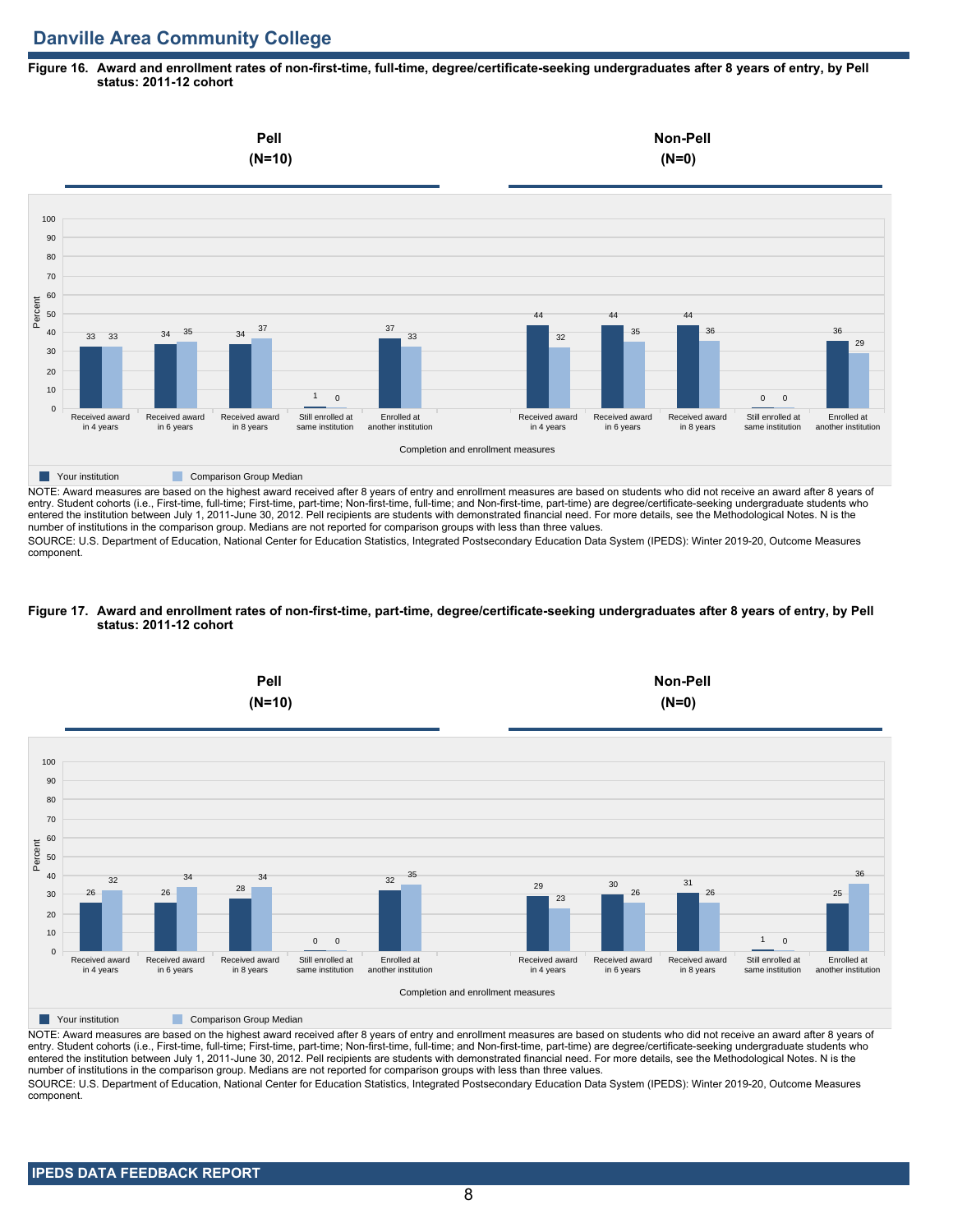**Danville Area Community College** 

**Figure 18. Percent distribution of core revenues, by source: Fiscal year 2019**

**Figure 19. Core expenses per FTE enrollment, by function: Fiscal year 2019**



NOTE: The comparison group median is based on those members of the comparison group that report finance data using the same accounting standards as the comparison institution. For more information, see the Methodological Notes. N is the number of institutions in the comparison group.

SOURCE: U.S. Department of Education, National Center for Education Statistics, Integrated Postsecondary Education Data System (IPEDS): Spring 2020, Finance component.



NOTE: Expenses per full-time equivalent (FTE) enrollment, particularly instruction, may be inflated because finance data includes all core expenses while FTE reflects credit activity only. For details on calculating FTE enrollment and a detailed definition of core expenses, see the Methodological Notes. N is the number of institutions in the comparison group. SOURCE: U.S. Department of Education, National Center for Education Statistics, Integrated Postsecondary Education Data System (IPEDS): Fall 2019, 12-month Enrollment component and Spring 2020, Finance component.

#### **Figure 20. Full-time equivalent staff, by occupational category: Fall 2019**



NOTE: Graduate assistants are not included. For calculation details, see the Methodological Notes. N is the number of institutions in the comparison group. SOURCE: U.S. Department of Education, National Center for Education Statistics, Integrated Postsecondary Education Data System (IPEDS): Spring 2020, Human Resources component.

#### **Figure 21. Average salaries of full-time instructional non-medical staff equated to 9-months worked, by academic rank: Academic year 2019-20**



NOTE: See Methodology Notes for more details on average salary. N is the number of institutions in the comparison group. Medians are not reported for comparison groups with less than three values.

SOURCE: U.S. Department of Education, National Center for Education Statistics, Integrated Postsecondary Education Data System (IPEDS): Spring 2020, Human Resources component.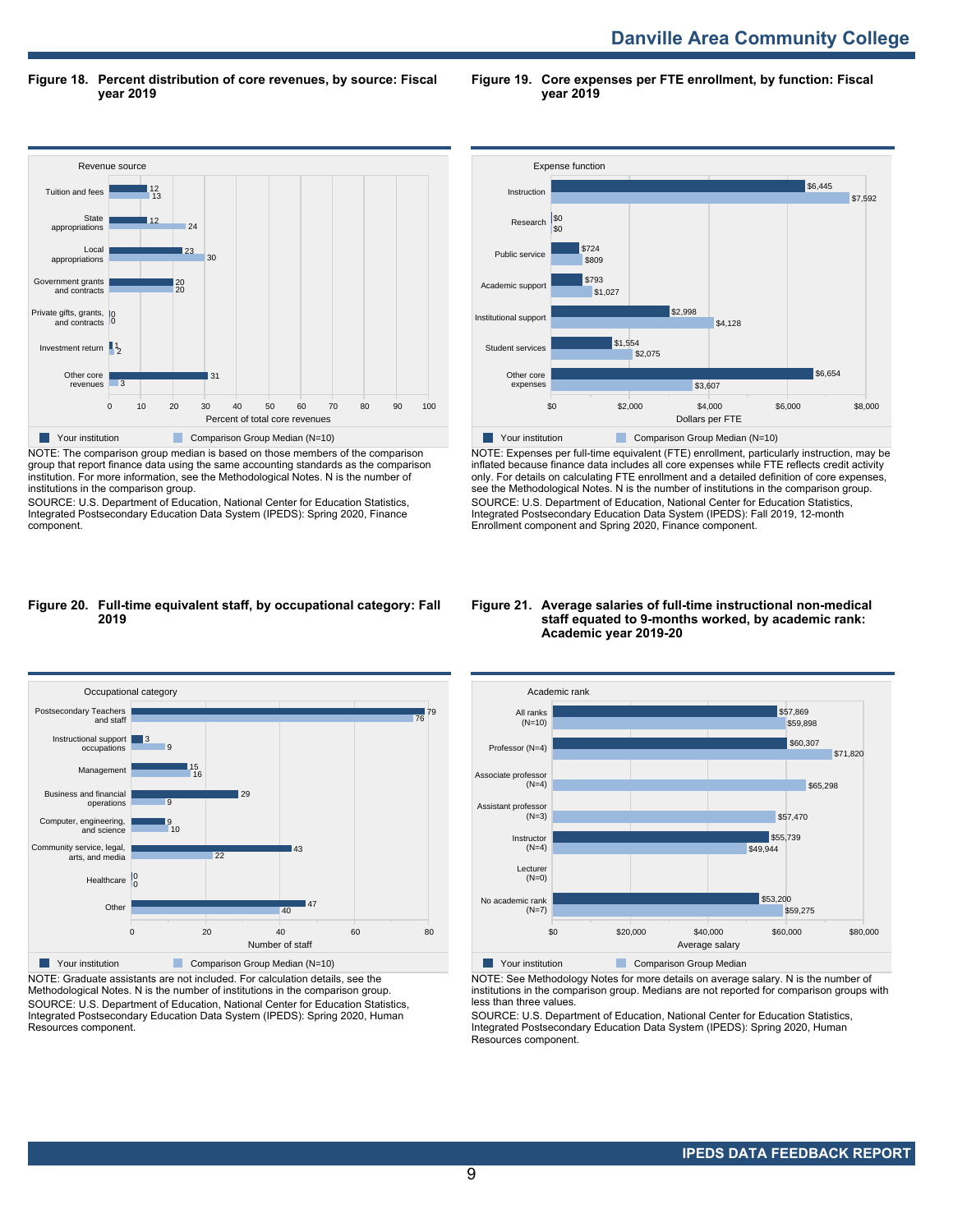**Figure 22. Percent distribution of library collection, by material type: Fiscal Year 2019**

#### **Figure 23. Percent distribution of library expenses, by function: Fiscal Year 2019**



SOURCE: U.S. Department of Education, National Center for Education Statistics, Integrated Postsecondary Education Data System (IPEDS): Spring 2020, Academic Libraries component.



NOTE: N is the number of institutions in the comparison group. SOURCE: U.S. Department of Education, National Center for Education Statistics, Integrated Postsecondary Education Data System (IPEDS): Spring 2020, Academic Libraries component.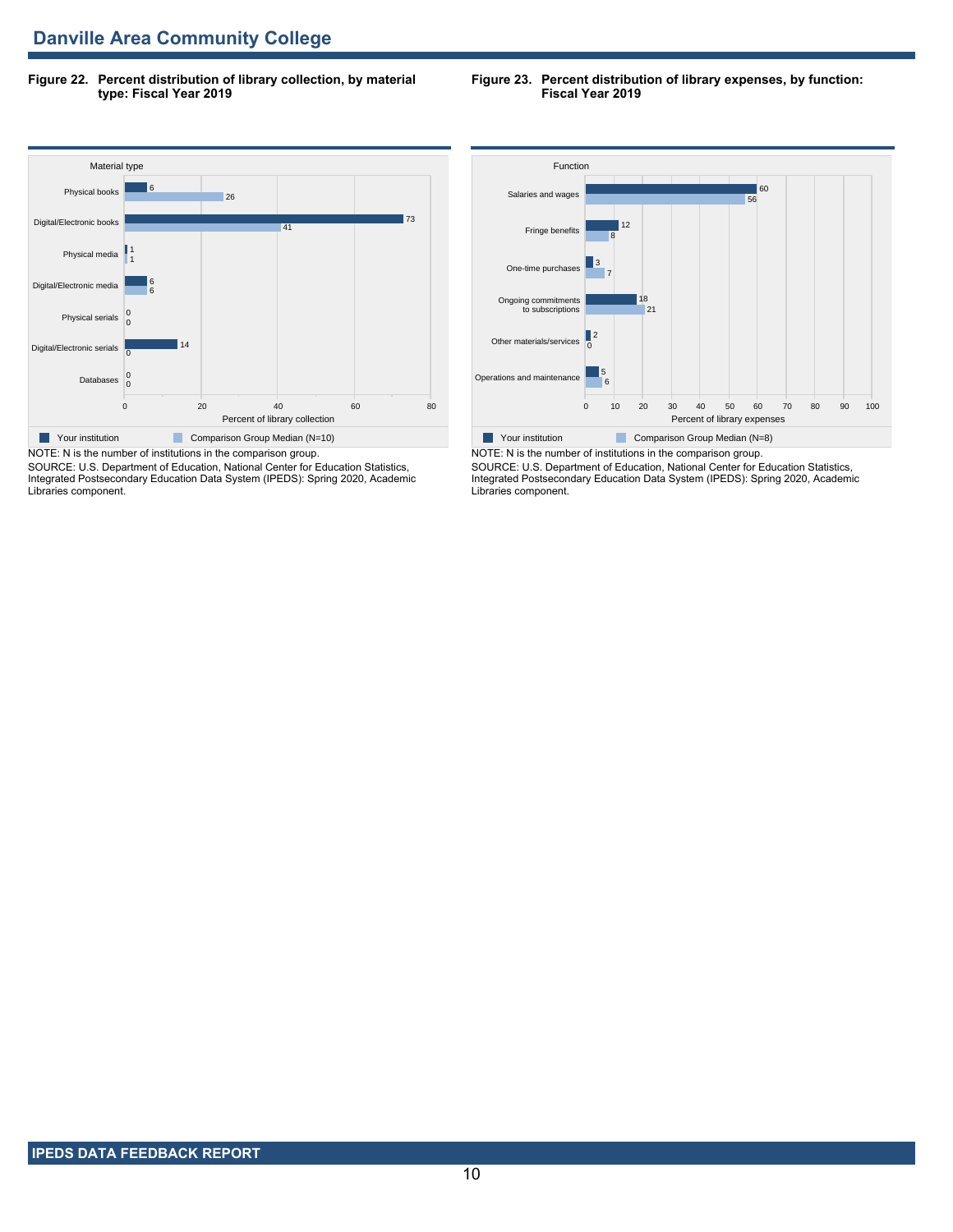# **METHODOLOGICAL NOTES**

## **Overview**

This report is based on data supplied by institutions to IPEDS during 2019-20 data collection year. Response rates exceeded 99% for most surveys. IPEDS data release memos at <https://nces.ed.gov/ipeds/use-the-data/survey-components> provide an overview of the number of institutions responding to the survey components. Furthermore, data used in this report are provisional level and may be revised for a limited time through the IPEDS Prior Year Revision system.

# **Use of Median Values for Comparison Group**

This report compares your institution's data to the median value for the comparison group for each indicator shown in the figure. If more than one indicator is present in a figure, the median values are determined separately for each indicator. Medians are not displayed for comparison groups with fewer than three values. Where percentage distributions are presented, median values may not add to 100%. To access all the data used to create the figures included in this report, go to 'Use the Data' portal on the IPEDS website at this provided link (<https://nces.ed.gov/ipeds>).

# **Missing Indicators**

If a indicator is not reported for your institution, the omission indicates that the indicator is not relevant to your institution and the data were not collected. Not all notes may be applicable to your report.

## **Use of Imputed Data**

All IPEDS data are subject to imputation for total (institutional) and partial (item) nonresponse. If necessary, imputed values were used to prepare your report.

## **Data Confidentiality**

IPEDS data are not collected under a pledge of confidentiality.

# **Disaggregation of Data by Race/Ethnicity**

When applicable, some indicators are disaggregated by race/ethnicity. Data disaggregated by race/ethnicity have been reported using the 1997 Office of Management and Budget categories. Detailed information about the race/ethnicity categories can be found at <https://nces.ed.gov/ipeds/Section/Resources>.

# **Cohort Determination for Reporting Student Financial Aid, Graduation Rates, and Outcome Measures**

Student cohorts for reporting Student Financial Aid and Graduation Rates data are based on the reporting type of the institution. For institutions that report based on an academic year (those operating on standard academic terms), student counts and cohorts are based on fall term data. Student counts and cohorts for program reporters (those that do not operate on standard academic terms) are based on unduplicated counts of students enrolled during a full 12-month period.

Student cohorts for reporting Outcome Measures are based on a full-year cohort from July 1-June 30 for all degree-granting institutions.

# **DESCRIPTION OF INDICATORS USED IN THE FIGURES**

#### **Admissions (only for non-open-admissions schools)**

#### *Admissions and Test Score Data*

Admissions and test score data are presented only for institutions that do not have an open admission policy, and apply to first-time, degree/certificate-seeking undergraduate students only. Applicants include only those students who fulfilled all requirements for consideration for admission and who were notified of one of the following actions: admission, non-admission, placement on a wait list, or application withdrawn (by applicant or institution). Admitted applicants (admissions) include wait-listed students who were subsequently offered admission. Early decision, early action, and students who began studies during the summer prior to the fall reporting period are included. For customized Data Feedback Reports, test scores are presented only if scores are required for admission.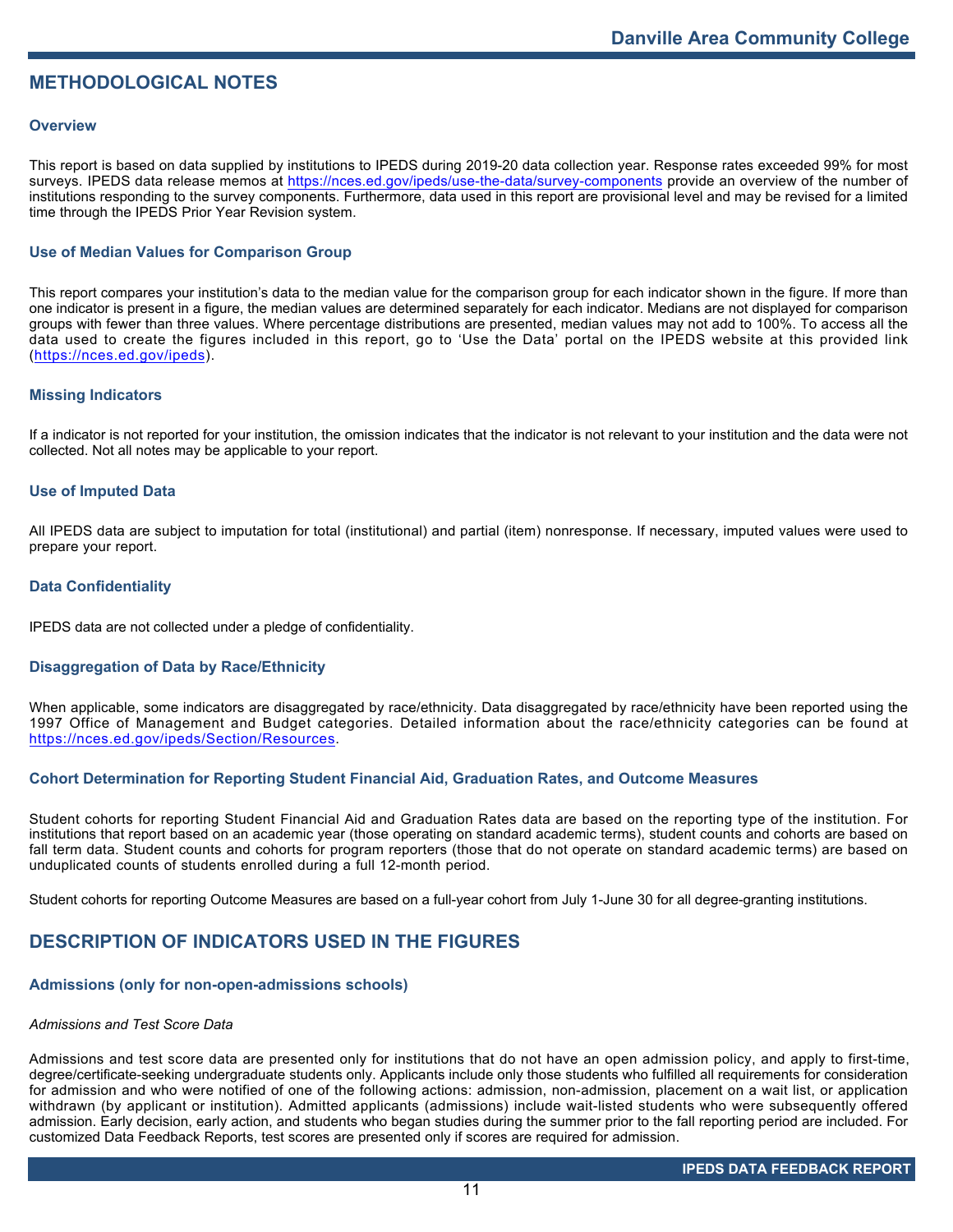# **Student Enrollment**

## *Enrollment Counts*

12-month Enrollment captures a cumulative unduplicated headcount of enrollment over the full 12-month period beginning July 1 and ending June 30. In contrast, Fall Enrollment captures number of students enrolled on a particular date in the fall. Fall enrollment is often referred to as a "snapshot" of an institution"s enrollment at a specific time.

## *FTE Enrollment*

The full-time equivalent (FTE) enrollment used in this report is the sum of the institution's FTE undergraduate enrollment and FTE graduate enrollment (as calculated from or reported on the 12-month Enrollment component). Undergraduate and graduate FTE are estimated using 12-month instructional activity (credit and/or contact hours). See "Calculation of FTE Students (using instructional activity)" in the IPEDS Glossary at <https://surveys.nces.ed.gov/ipeds/VisGlossaryAll.aspx>.

#### *Total Entering Undergraduate Students*

Total entering students are students at the undergraduate level, both full- and part-time, new to the institution in the fall term (or the prior summer term who returned in the fall). This includes all first-time undergraduate students, students transferring into the institution at the undergraduate level, and non-degree/certificate-seeking undergraduates entering in the fall. Only degree-granting, academic year reporting institutions provide total entering student data.

## **Completions**

#### *Completions and Completers*

Completions collects data on undergraduate and graduate completions and completers in a 12-month period. Completions are the counts of postsecondary awards granted where each award reported once but multiple awards may be reported for one recipient. Completers are the counts of students granted postsecondary awards. The count of completers is collected in two ways. The first way counts all completers, while the second way counts completers by award level (e.g., number of associate's completers, number of bachelor's completers).

# **Student Financial Aid**

#### *Financial Aid Recipients and Amounts*

Student Financial Aid collects the counts of undergraduate students awarded different types of financial aid and the total amounts of aid awarded. The average dollar amount of aid awarded is then calculated. In addition, Student Financial Aid collects counts of full-time, first-time undergraduate student awarded aid and amounts of aid, and counts of undergraduate and graduate students receiving military educational benefits.

#### **Charges and Average Net Price**

#### *Average Institutional Net Price*

IPEDS collects data to calculate average net price at each institution for two groups of undergraduate students: those awarded grant aid and those awarded Title IV federal aid.

Average net price is calculated for full-time, first-time degree/certificate-seeking undergraduates who were awarded grant or scholarship aid from the federal government, state/local government, or the institution anytime during the full aid year. For public institutions, this includes only students who paid the in-state or in-district tuition rate. Other sources of grant aid are excluded. Average net price is generated by subtracting the average amount of federal, state/local government, and institutional grant and scholarship aid from the total cost of attendance. Total cost of attendance is the sum of published tuition and required fees, books and supplies, and the average room and board and other expenses.

For the purpose of the IPEDS reporting, aid awarded refers to financial aid that was awarded to, and accepted by, a student. This amount may differ from the aid amount that is disbursed to a student.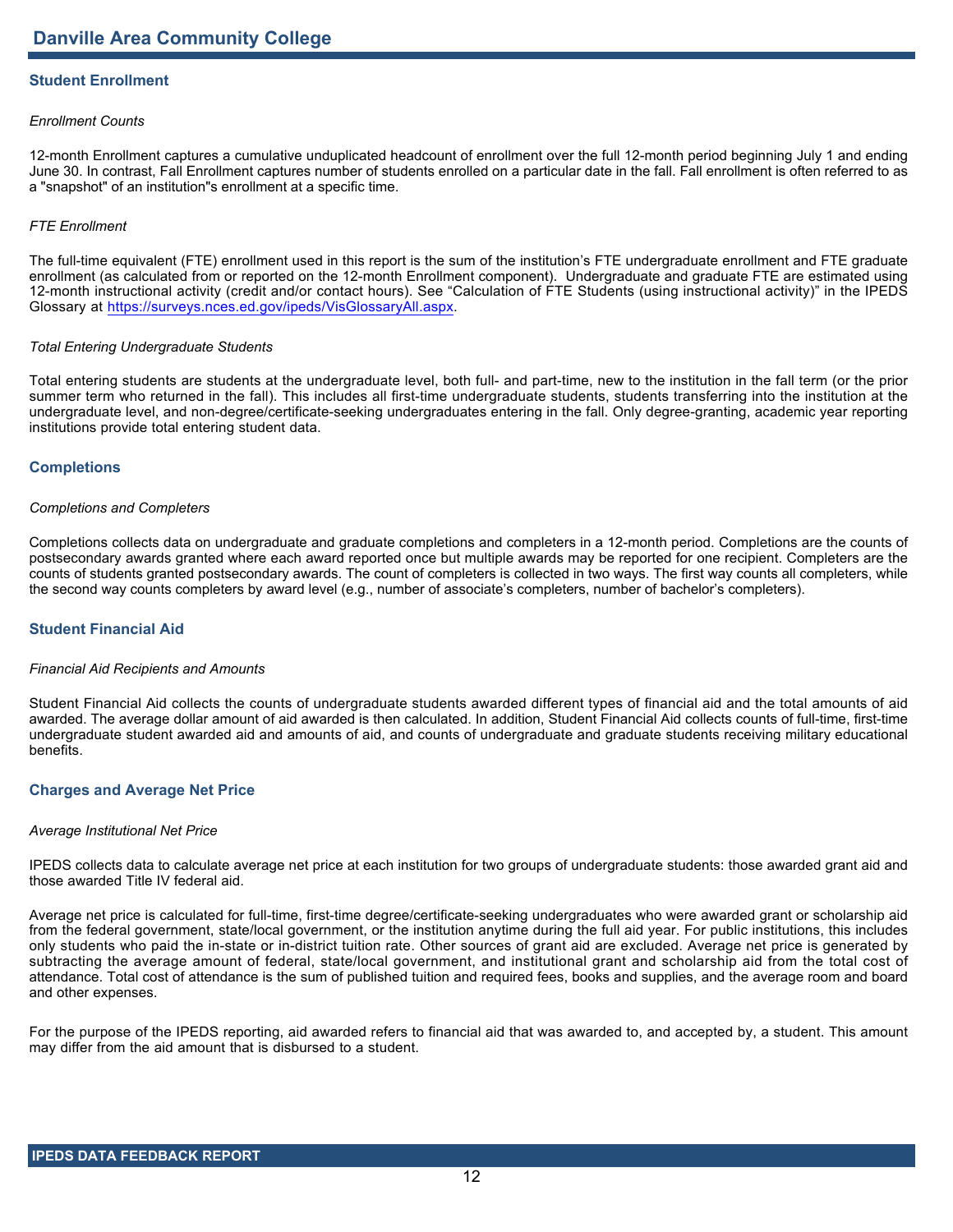## **Retention, Graduation Rates, and Outcome Measures**

### *Retention Rates*

Retention rates are measures of the rate at which students persist in their educational program at an institution, expressed as a percentage. For four-year institutions, this is the percentage of first-time bachelors (or equivalent) degree-seeking undergraduates from the previous fall who are again enrolled in the current fall. For all other institutions this is the percentage of first-time degree/certificate-seeking students from the previous fall who either re-enrolled or successfully completed their program by the current fall. The full-time retention rate is calculated using the percentage of full-time, first-time degree/certificate-seeking undergraduates, while the part-time rate is calculated using the percentage of part-time, first-time degree/certificate-seeking undergraduates.

#### *Graduation Rates and Transfer-out Rate*

Graduation rates are those developed to satisfy the requirements of the Student Right-to-Know Act and Higher Education Act, as amended, and are defined as the total number of individuals from a given cohort of full-time, first-time degree/certificate-seeking undergraduates who completed a degree or certificate within a given percent of normal time to complete all requirements of the degree or certificate program; divided by the total number of students in the cohort of full-time, first-time degree/certificate-seeking undergraduates minus any allowable exclusions. Institutions are permitted to exclude from the cohort students who died or were totally and permanently disabled; those who left school to serve in the armed forces or were called up to active duty; those who left to serve with a foreign aid service of the federal government, such as the Peace Corps; and those who left to serve on an official church mission.

A further extension of the traditional Graduation Rates (GR) component which carries forward 100% and 150% graduation rates data previously reported in the GR component is the Graduation Rates 200% (GR200) component, which requests information on any additional completers and exclusions from the cohort between 151% and 200% normal time for students to complete all requirements of their program of study.

Transfer-out rate is the total number of students from the cohort who are known to have transferred out of the reporting institution (without earning a degree/award) and subsequently re-enrolled at another institution within the same time period; divided by the same adjusted cohort (initial cohort minus allowable exclusions) as described above. Only institutions with a mission that includes providing substantial preparation for students to enroll in another eligible institution are required to report transfers out.

#### *Outcome Measures Data*

Alternative measures of student success are reported by degree-granting institutions to describe the outcomes of four degree/certificateseeking undergraduate student groups: First-time, full-time (FTFT); First-time, part-time (FTPT); Non-first-time, full-time entering (NFTFT); and Non-first-time, part-time entering (NFTPT). Additionally, each of the four cohorts collects data on two subcohorts: Pell grant recipients and non -Pell grant recipients. These measures provide the 4-year, 6-year, and 8-year award rates (or completions rates) after entering an institution. NCES calculates award rates by dividing a cohort's or subcohort's adjusted cohort into the number of total awards at 4-year, 6-year, and 8 year status points.

The initial cohort can be revised and take allowable exclusions resulting in an adjusted cohort. Institutions are permitted to exclude from the initial cohort students who died or were totally and permanently disabled; those who left school to serve in the armed forces or were called up to active duty; those who left to serve with a foreign aid service of the federal government, such as the Peace Corps; and those who left to serve on an official church mission.

The highest award and the type of award (i.e., certificate, Associate's, or Bachelor's) are reported at each status point. For students who did not earn an undergraduate award after 8-years of entry, the enrollment statuses are reported as either still enrolled at the institution, or subsequently transferred out of the institution. Unlike the Graduation Rates data, all institutions must report on a full-year cohort (students entering July 1 of one year to June 30 to the next) and on their transfer out students, regardless if the institution has a mission that provides substantial transfer preparation.

#### **Finance**

### *Core Revenues*

Core revenues for public institutions reporting under GASB standards include tuition and fees; government (federal, state, and local) appropriations and operating and nonoperating grants/contracts; private gifts, grants, and contracts (private operating grants/contracts plus gifts and contributions from affiliated entities); sales and services of educational activities; investment income; other operating and nonoperating sources; and other revenues and additions (capital appropriations and grants and additions to permanent endowments). "Other core revenues" include federal appropriations, sales and services of educational activities, other operating and nonoperating sources, and other revenues and additions.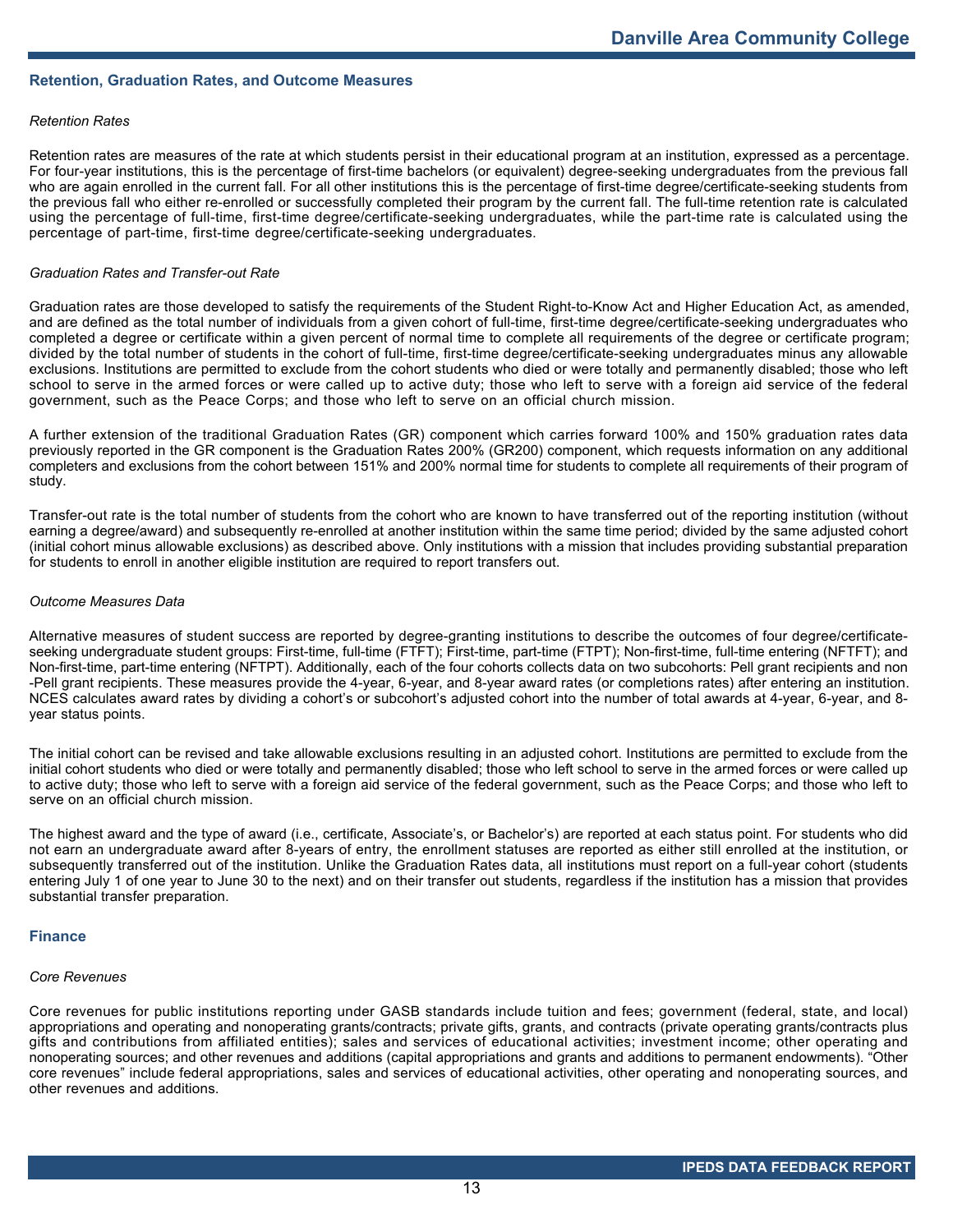# **Danville Area Community College**

Core revenues for private, not-for-profit institutions (and a small number of public institutions) reporting under FASB standards include tuition and fees; government (federal, state, and local) appropriations and grants/contracts; private gifts, grants and contracts (including contributions from affiliated entities); investment return; sales and services of educational activities; and other sources (a generated category of total revenues minus the sum of core and noncore categories on the Finance component). "Other core revenues" include government (federal, state, and local) appropriations, sales and services of educational activities, and other sources.

Core revenues for private, for-profit institutions reporting under FASB standards include tuition and fees; government (federal, state, and local) appropriations and grants/contracts; private grants/ contracts; investment income; sales and services of educational activities; and other sources (a generated category of total revenues minus the sum of core and noncore categories on the Finance component). "Other core revenues" include government (federal, state, and local) appropriations and other sources.

At degree-granting institutions, core revenues exclude revenues from auxiliary enterprises (e.g., bookstores and dormitories), hospitals, and independent operations. Non-degree-granting institutions do no report revenue from auxiliary enterprises in a separate category, and thus may include these amounts in the core revenues from other sources.

#### *Core Expenses*

Core expenses include expenses for instruction, research, public service, academic support, student services, institutional support, scholarships and fellowships (GASB) or net grant aid to students (FASB) and other expenses. Core expenses exclude expenses for auxiliary enterprises, hospitals, and independent operations. "Other core expenses" is the sum of grant aid/scholarships and fellowships and other expenses.

#### *Endowment Assets*

Endowment assets, for public institutions under GASB standards, and private, not-for-profit institutions under FASB standards, include gross investments of endowment funds, term endowment funds, and funds functioning as endowment for the institution and any of its foundations and other affiliated organizations. Private, for-profit institutions under FASB do not hold or report endowment assets.

## *Salaries and Wages*

Salaries and wages for public institutions under GASB standards and private (not-for-profit and for-profit) institutions under FASB standards, include amounts paid as compensation for services to all employees regardless of the duration of service, and amounts made to or on behalf of an individual over and above that received in the form of a salary or wage.

# **Staff**

## *FTE Staff*

The full-time-equivalent (FTE) by occupational category is calculated by summing the total number of full-time staff and adding one-third of the total number of part-time staff. Postsecondary teachers category includes instructional staff who are primarily engaged in teaching and those who do a combination of teaching, research, and/or public service. It also includes staff whose primary functions are research or public service. Instructional support occupations include archivists, curators, and museum technicians; librarians and media collections specialists; librarian technicians; student and academic affairs and other education services occupations. Other staff include staff in service occupations; sales and related occupations; office and administrative support occupations; natural resources, construction, and maintenance occupations; production, transportation and material moving occupations; and military specific occupations. Graduate assistants are not included.

#### *Equated Instructional Non-Medical Staff Salaries*

Institutions reported the number of full-time nonmedical instructional staff and their salary outlays by academic rank, gender, and the number of months worked (9-, 10-, 11-, and 12-months). Salary outlays for staff who worked 10-, 11-, and 12-months were equated to 9-months of work by multiplying the outlays reported for 10-months by 0.90, the outlays reported for 11 months by 0.818, and the outlays reported for 12 months by 0.75. The equated 10-, 11-, and 12-outlays were then added to the outlays for instructional staff that worked 9-months to generate a total 9-month equated salary outlay. The total 9-month equated outlay was then divided by total number of instructional non-medical staff to determine an equated 9-month average salary. This calculation was done for each academic rank. Salary outlays were not reported for staff that work less than 9-months and were excluded.

#### *Student-to-Faculty Ratio*

Institutions can provide their institution's student-to-faculty ratio (i.e., student-to-instructional staff) for undergraduate programs or follow the NCES guidance in calculating their student-to-faculty ratio, which is as follows: the number of FTE students (using Fall Enrollment survey